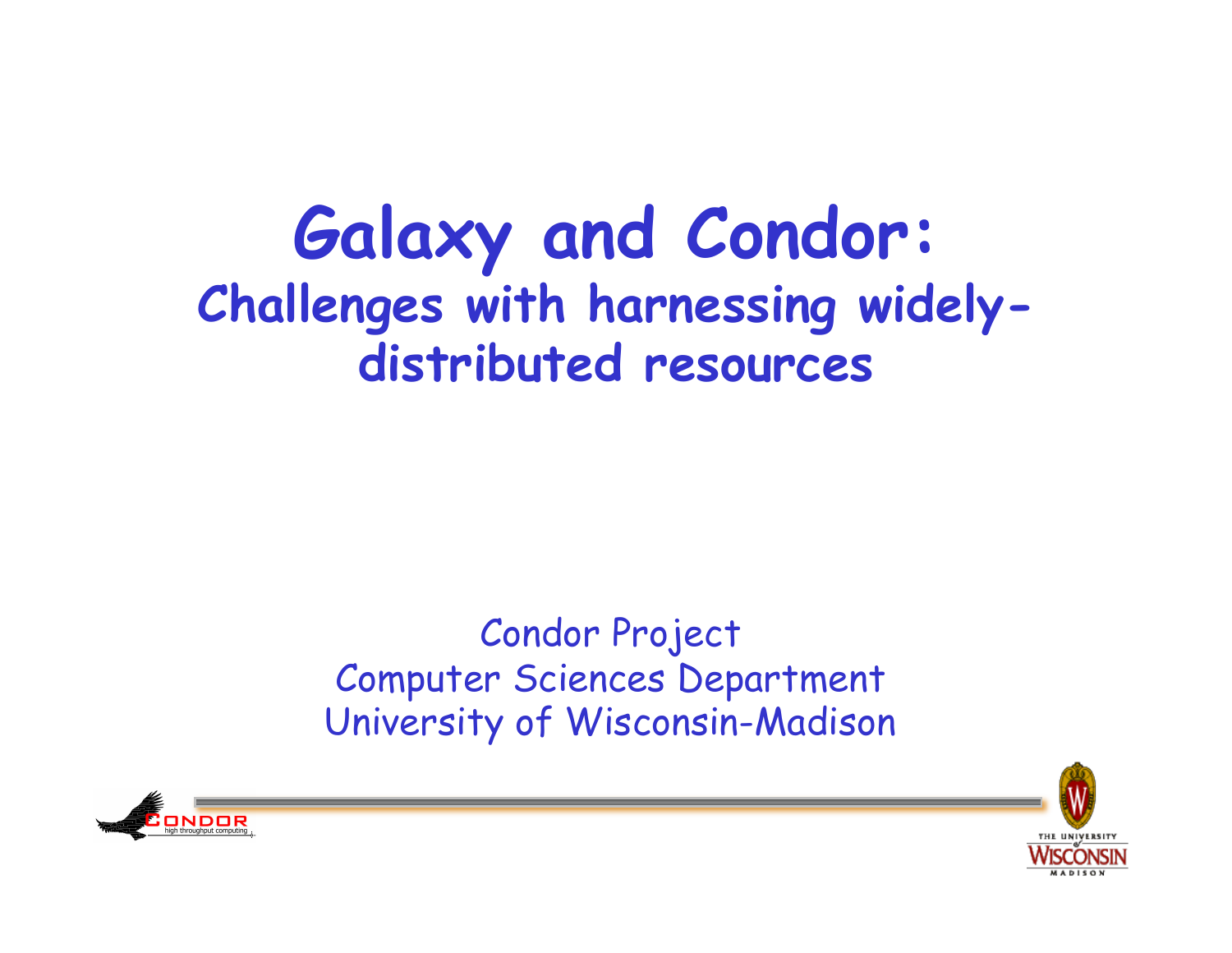### **Condor**

#### › Batch scheduler

- Similar to PBS, SGE
- Manages a cluster of machines that can run Galaxy tasks
- › Well-suited to widely-distributed systems and sharing resources between groups



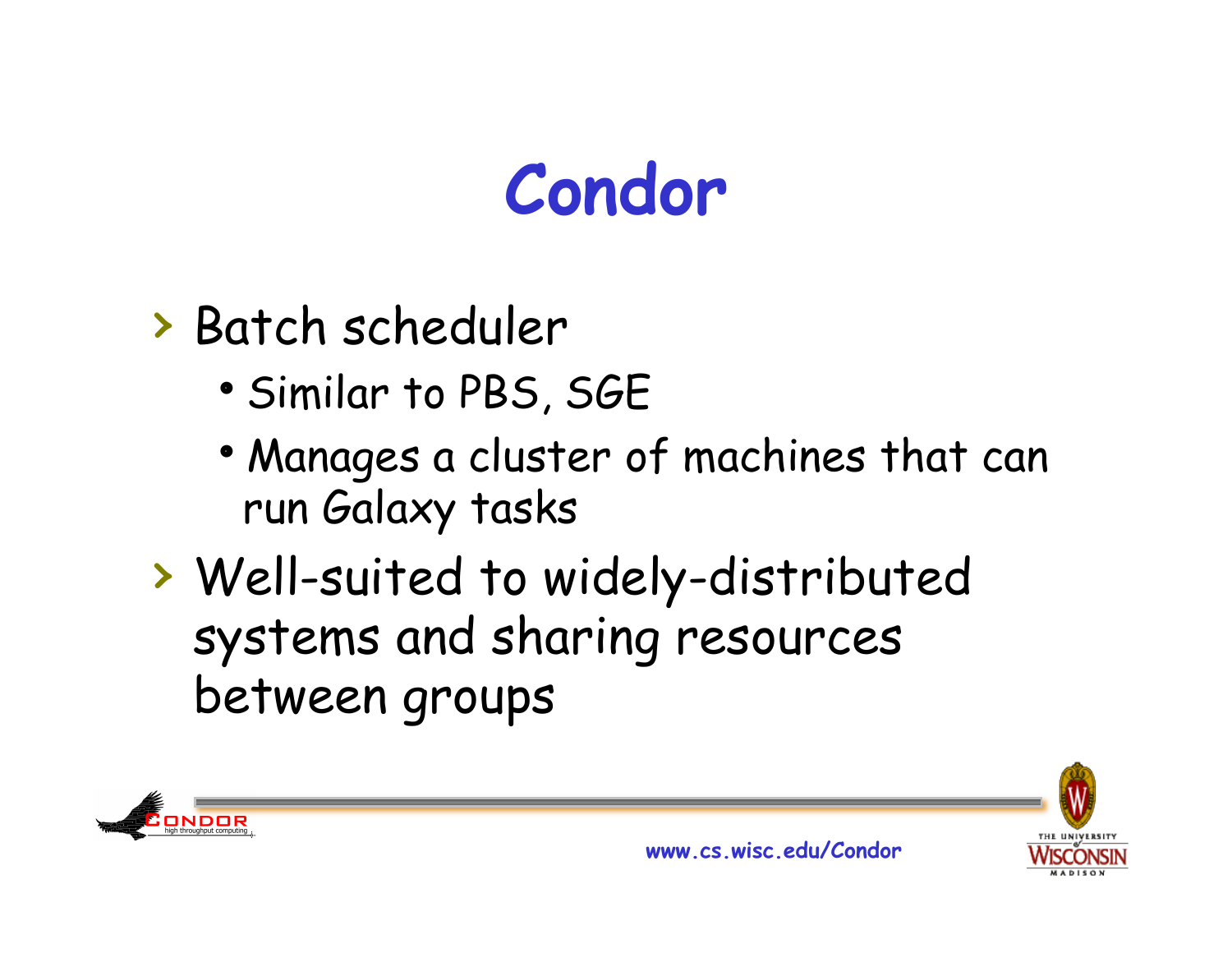# **James Thomson Lab**

#### › Stem cell research

- › http://discovery.wisc.edu/home/morgridge/ research/regenerative-biology/
- › Use Galaxy
- › Condor cluster
	- 72 cpus

**ONDOR** 

› We wrote Galaxy module to run tasks using Condor



**www.cs.wisc.edu/Condor**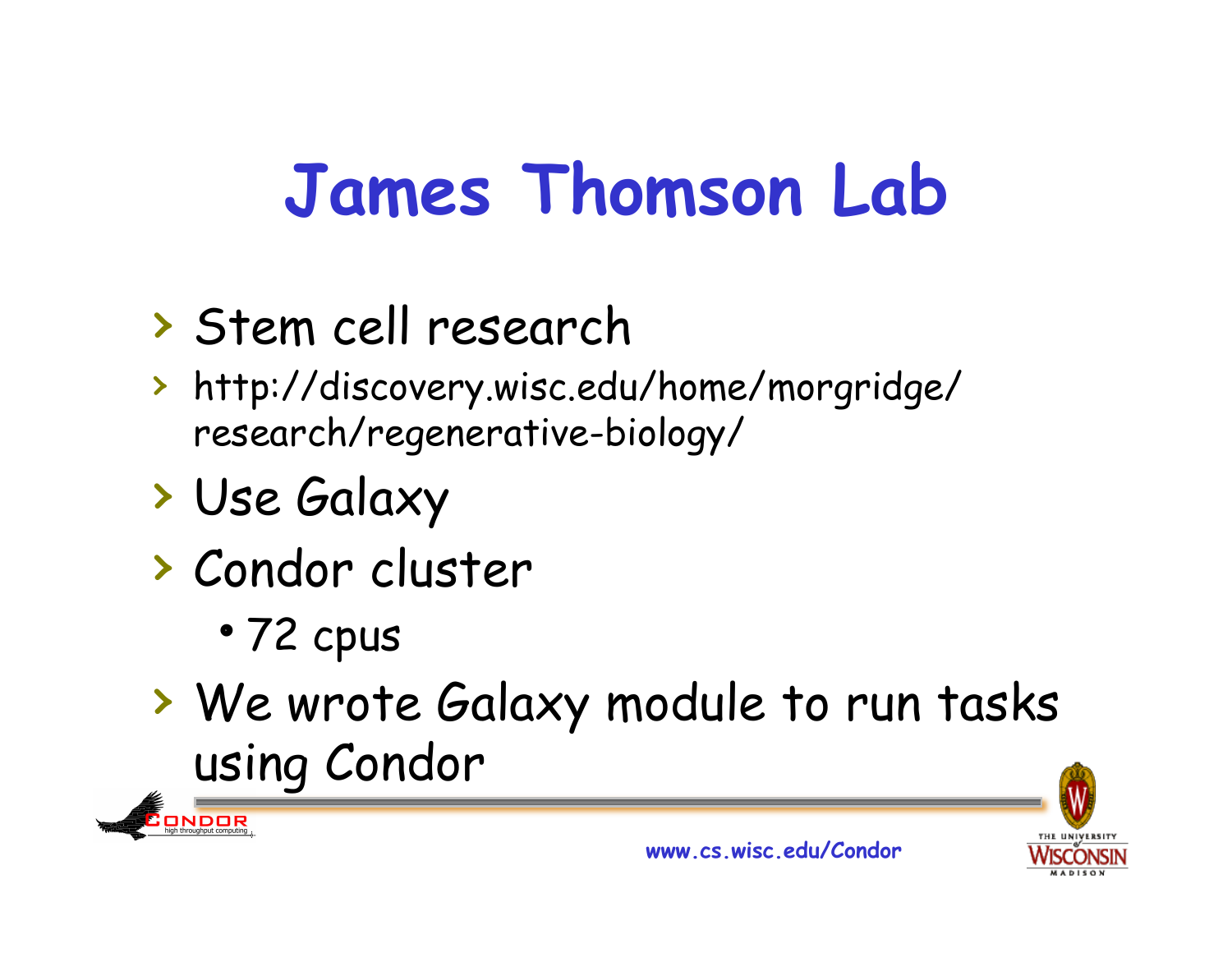# **Additional Machines**

- › Dozen Condor clusters at UW • 17,000 cpus
- › Open Science Grid
	- Collaboration of 100 academic institutions
	- 80,000 cpus

ONDOR

- › Amazon EC2 and similar
	- How much do you want to spend?

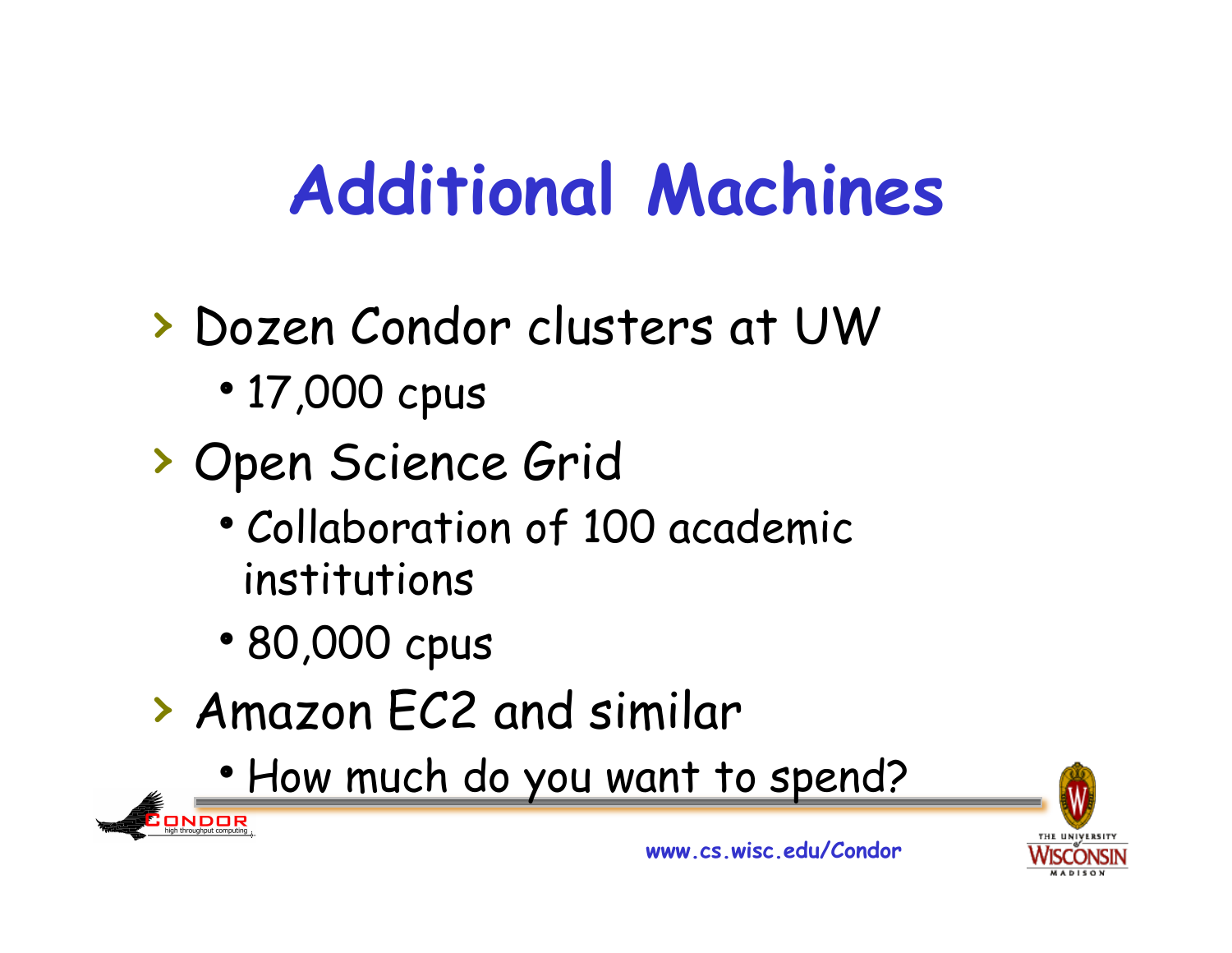# **Problem**

#### › Access to data

- No shared file system
- Condor can transfer files
	- Full list of files not easily available
	- Tasks arguments and input need rewriting
- › Applications
	- Probably not installed



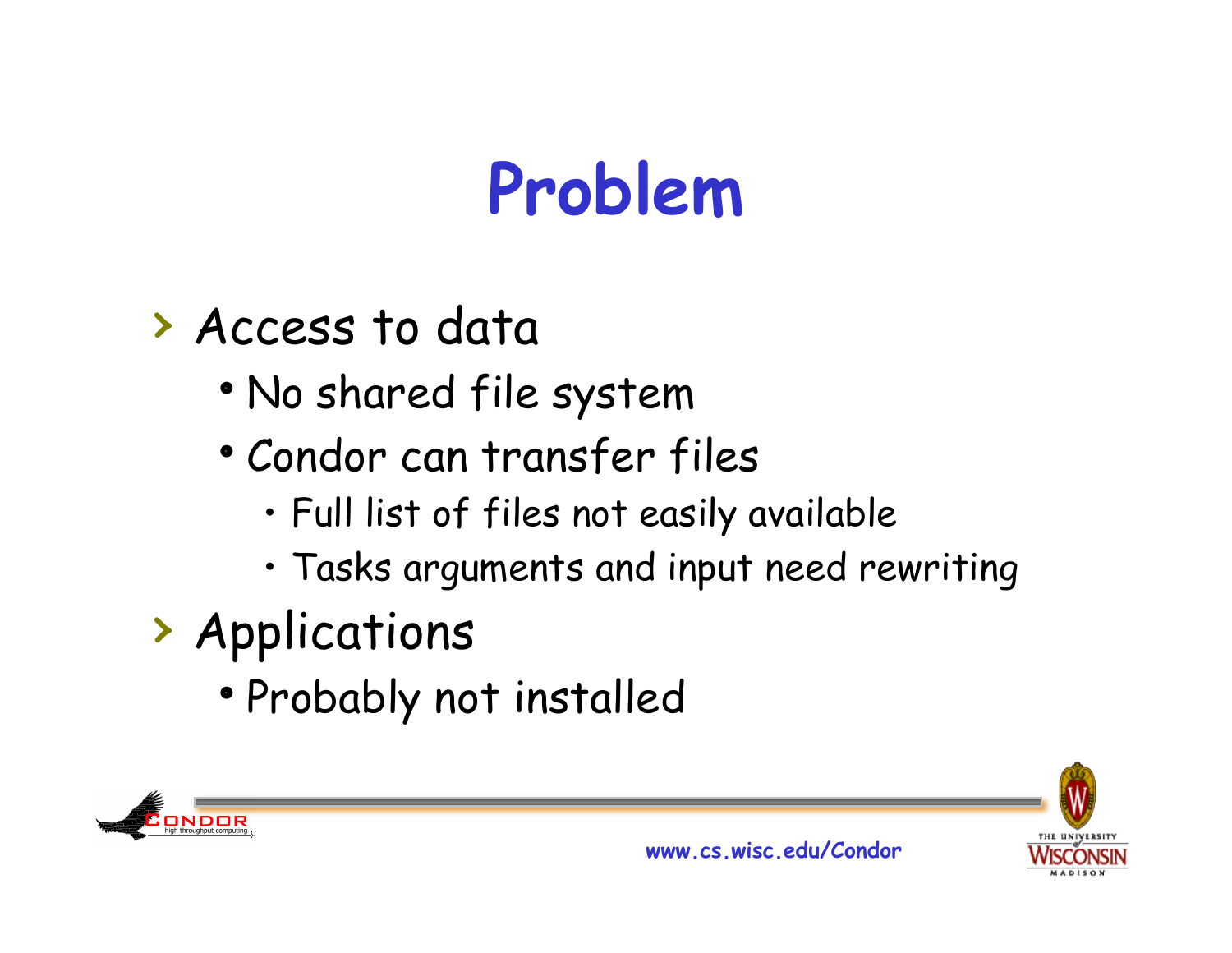### **First Solution**

- › Write custom wrappers
- › Time-consuming
	- . Only suitable for most-used tools
- › Not easily re-usable by other Galaxy users